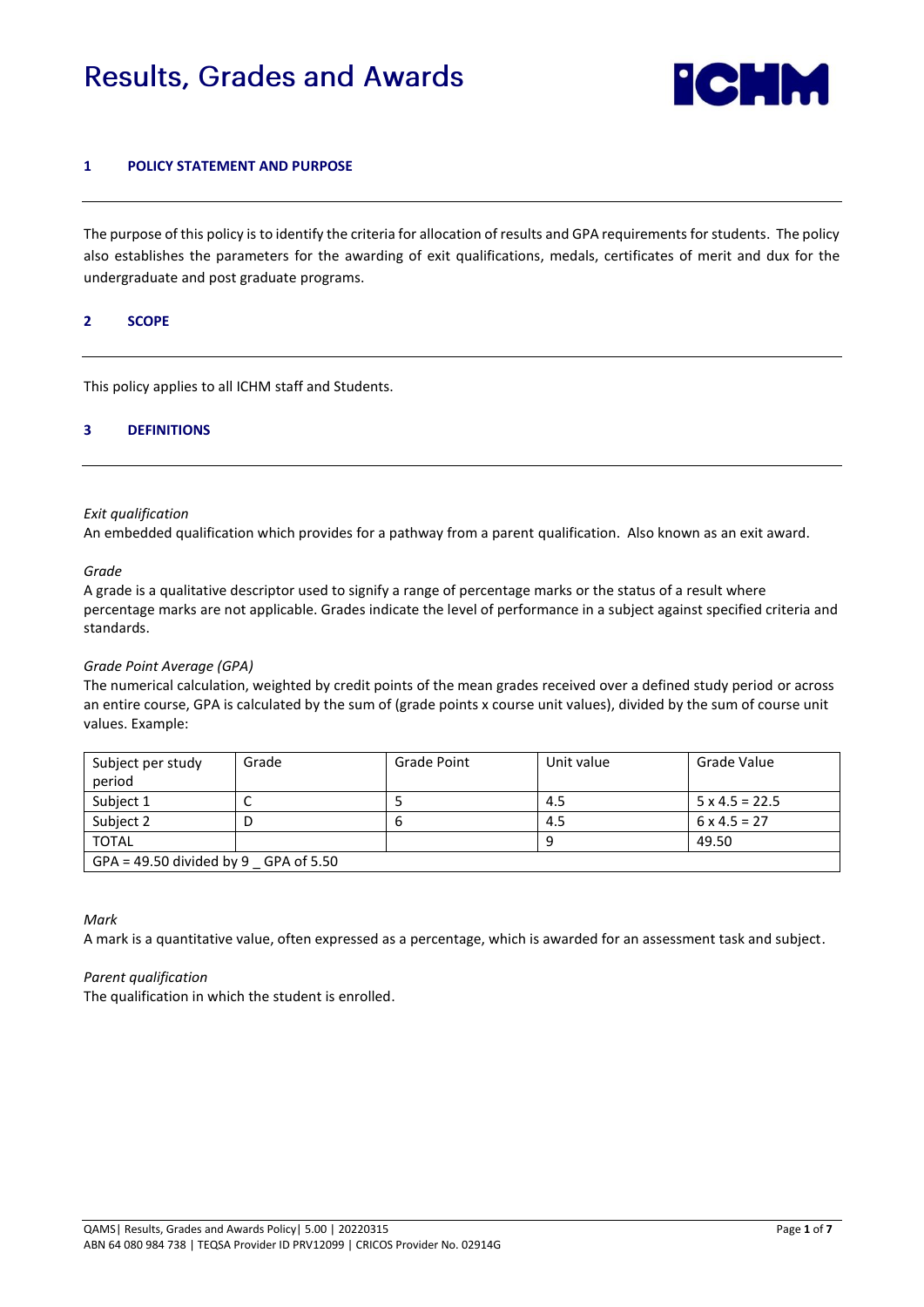## **4 POLICY DETAILS**

#### **Results and Grades**

#### **Notification of individual assessment piece results**

The academic and administration staff of the college use their respective best endeavours to ensure that:

- The results for each individual piece of assessment are published within three weeks of the work being submitted/ examination attended.
- Students have two weeks to lodge an appeal to the Academic Committee against provisional individual assessment piece results.

#### **Determination and approval of final results**

The subject Lecturer or Industry and Career Development Manager is responsible for recommending the final mark and grade for each student to the Academic Committee.

The Academic Committee:

- review the recommended marks and grades, grade distribution reports and other relevant documentation, and moderate where applicable,
- approve the final grades,
- confirms the eligible graduands and recommends students for conferral to the Academic Board.

The Academic Board considers the information from the Academic Committee and approves or otherwise the conferral of the academic awards.

All subjects are graded according to ICHM's approved assessment grading system (see official grades).

The provisional final grades for subjects are provided to students no later than six weeks after the official end of the subject.

Results communicated to students by lecturing staff prior to submission to the Academic Committee are provisional only. A grade is only considered official or finalised following ratification by the Academic Committee.

After grades have been ratified by the Academic Committee, they can only be altered with the approval of the Program Director Academic (or delegated Program Coordinator).

Students have two weeks to lodge an appeal to the Academic Committee against provisional final grades.

ICHM's formal reporting of a student's performance in a subject is by the final grade only. Marks awarded for subjects are recorded in the student management system, but not published or printed on any official academic transcript or notice, or formally communicated to students.

A Provisional Statement of final grades for each academic semester is emailed to an address as advised by the student and is received no later than ten weeks after the official end of the semester.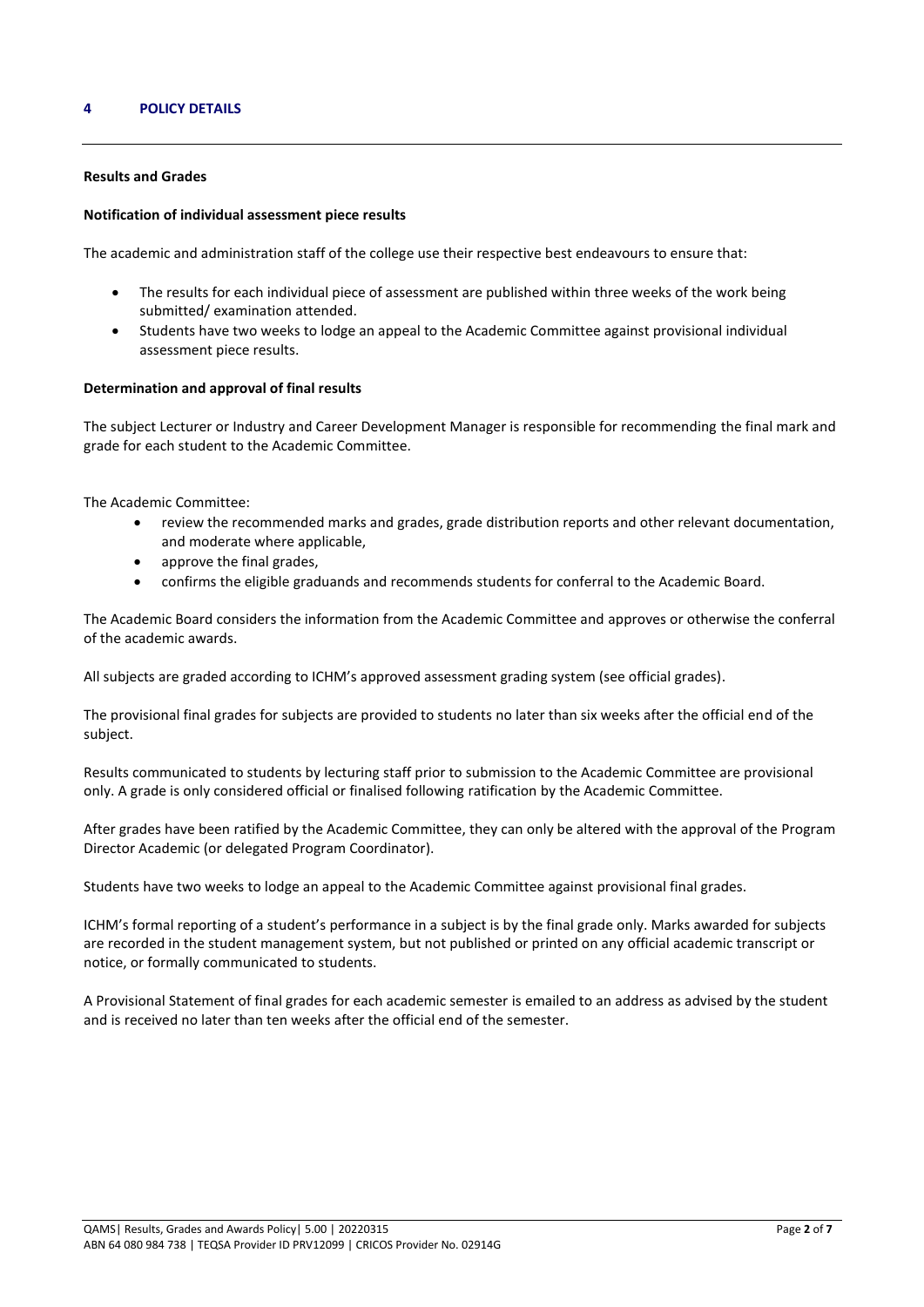# **Official grades**

Official grades and notations are as follows:

| Code           | Grade                     | <b>Mark Percentage</b> | <b>GPA</b>         |  |
|----------------|---------------------------|------------------------|--------------------|--|
|                |                           | Range                  |                    |  |
| HD             | <b>High Distinction</b>   | $85 - 100\%$           | 7.00               |  |
| D              | Distinction               | $75 - 84.9%$           | 6.00               |  |
| C              | Credit                    | $65 - 74.9%$           | 5.00               |  |
| P1             | Pass Level 1              | $55 - 64.9%$           | 4.50               |  |
| P <sub>2</sub> | Pass Level 2              | $50 - 54.9%$           | 4.00               |  |
| F <sub>1</sub> | Fail Level 1              | $45 - 49.9%$           | 1.50               |  |
| F <sub>2</sub> | Fail Level 2              | $00 - 44.9%$           | 1.00               |  |
| CP.            | <b>Conceded Pass</b>      | <b>NA</b>              | 3.00               |  |
| <b>NGP</b>     | Non-Graded Pass           | NA.                    | NA                 |  |
| S              | <b>Status</b>             | <b>NA</b>              | NA.                |  |
| R              | Result Incomplete         | NA.                    | NA                 |  |
| WDNF*          | Withdrawn not failed      | NA.                    | NA.                |  |
| WDF*           | Withdrawn failed          | <b>NA</b>              | 1.50               |  |
| <b>PSC</b>     | <b>Prescribed Conduct</b> | <b>NA</b>              | Breach of academic |  |
|                |                           |                        | integrity rules    |  |

## *\*Descriptors*

*WDNF: the student withdraws before the withdrawal date (withdrawal date refers to the date when 50% of the subject is delivered). There is no GPA awarded and the subject is not included in calculating course GPA.*

*WDF: the student withdraws after withdrawal date (withdrawal date refers to the date when 50% of the subject is delivered). A GPA is awarded and the subject included in calculating course GPA.* 

Where a domestic student withdraws before the census date (census date refers to the date when at least 20% of the subject is delivered) the subject is removed from their enrolment.

All students are advised of the ICHM census date and the withdrawal date prior to the commencement of each study period.

Students should familiarise themselves with th[e Fee and Refund Policy](https://www.ichm.edu.au/about-ichm/student-policies-and-procedures) and [Re-crediting a Fee Help Balance Policy](https://www.ichm.edu.au/about-ichm/student-policies-and-procedures) if intending to withdraw.

The Program Director Academic (or delegated Program Coordinator) has the discretion to award a WDNF instead of a WDF where evidence is provided of compassionate or compelling circumstances.

# **Conceded Pass**

The Academic Committee or Program Director Academic can award a Conceded Pass. The decision is made when the Academic Committee reviews student results for a study period and considers the impact of a fail/s on student academic progression.

The final mark for the subject being considered for a Conceded Pass is within the range 45-49%, unless there are extenuating circumstances.

The maximum number of Conceded Passes a student can be awarded is two each calendar year. However, the maximum number of Conceded Passes a student may be awarded is 4 in an undergraduate degree and two in a postgraduate degree.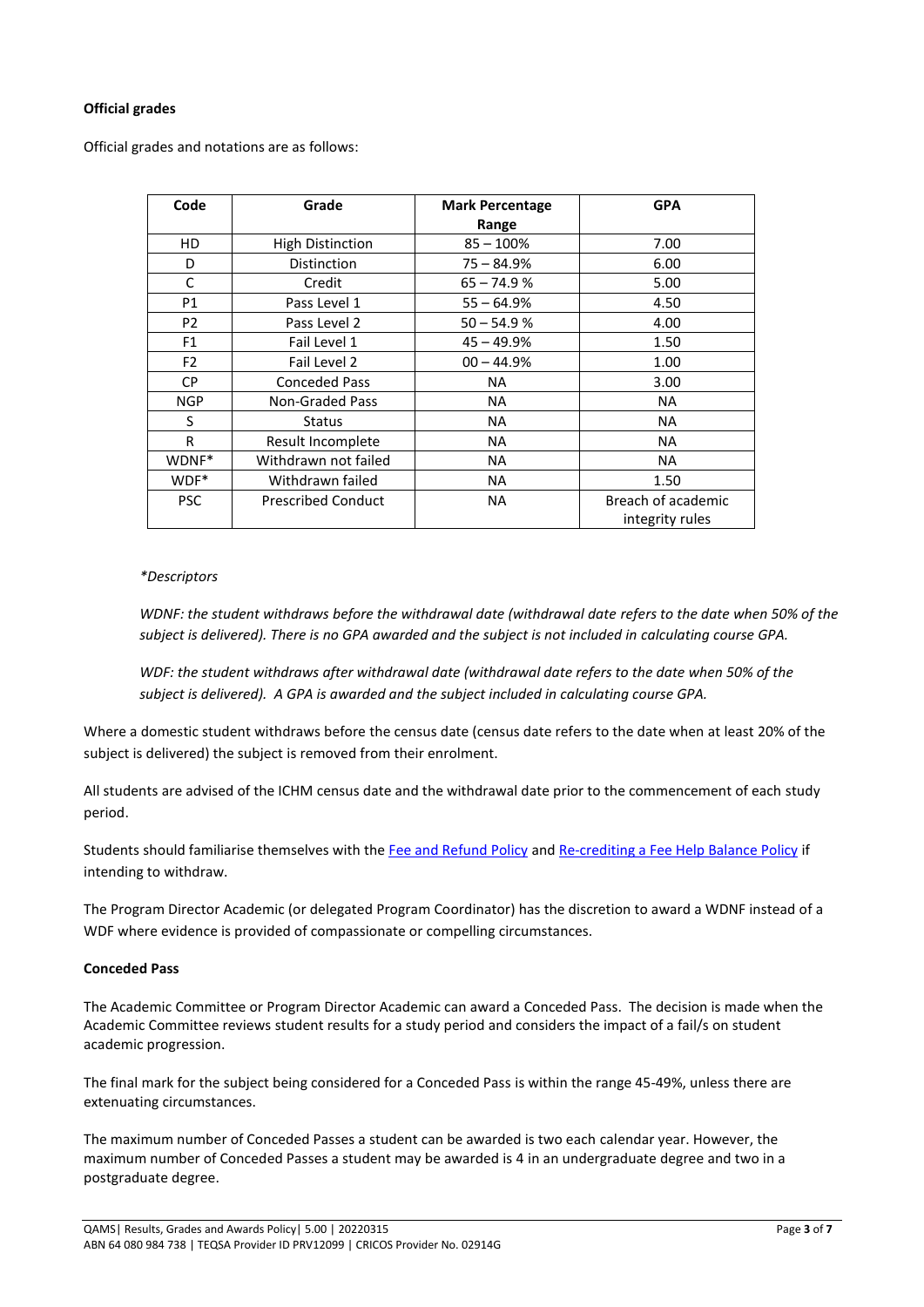Where appropriate, a Conceded Pass may be awarded outside this policy due to extenuating or compassionate circumstances. In such cases, the grounds for the award must be reported to the Academic Board as a variation to standard procedure.

## **Student appeals**

Students have the opportunity to discuss the results (mark) for each piece of assessment and provisional final grades with Lecturers and Industry and Career Development Managers.

If the student has a concern which is not resolved satisfactorily, they can within two weeks of being advised of the result (mark) or provisional grade submit a written submission to the Academic Committee, via the Program Director Academic, challenging the grade awarded and providing further information to support their appeal.

In its deliberations, the Academic Committee is guided by the provisions of the Assessment Policy. The student may be requested to attend the review or may attend if they advise in writing of their wish to do so.

If a student is not satisfied with a decision of the Academic Committee, they can appeal the decision via th[e Academic](https://www.ichm.edu.au/about-ichm/student-policies-and-procedures)  [Grievance Policy and Procedure.](https://www.ichm.edu.au/about-ichm/student-policies-and-procedures)

## **Awards – Undergraduate programs**

#### **Dux of the Program**

Dux of the Program is awarded yearly at the ICHM Graduation Ceremony or alternative replacement as approved by the Chief Executive Officer. Dux of the Program is awarded per graduating cohort.

Only students who have undertaken a full undergraduate program consisting of the core and elective subjects listed in the current curriculum shall be considered for Dux of the Program. Students who have been granted Status in more than four subjects under the Recognition of Prior Learning provisions (including the maximum of status in one WIL Placement) shall not be eligible for consideration as Dux of the Program.

Dux is awarded to the student who receives the highest average mark (%) across all completed subjects of the Undergraduate Program. If more than one student has the same highest average mark (%) then joint recipients are awarded.

# **Outstanding Student Award**

Outstanding Student Awards are awarded to a student who has studied at the Diploma or Associate Degree level of the undergraduate program in the prior calendar year.

Eligible students must meet the following requirements:

- Have completed a full time student load across the calendar year
- Obtained a GPA across all subjects completed in the calendar year of 5 or higher
- Made a noticeable contribution to the ICHM community through active engagement with staff and peers on campus and/or online.

Students who have an equal number of Diploma and Associate Degree subjects are eligible for both the Diploma and Associate Degree level Outstanding Student Award but can only be the recipient of one award per year.

Should more than one student meet the eligibility requirements per Diploma or Associate Degree level a final decision is made by the ICHM Senior Management Team.

To be eligible for any financial prize that is awarded to an Outstanding Student Diploma or Associate Degree, the student must progress to the next level of the program. If the student does not progress in the program, the financial prize is awarded to the next eligible ranked student.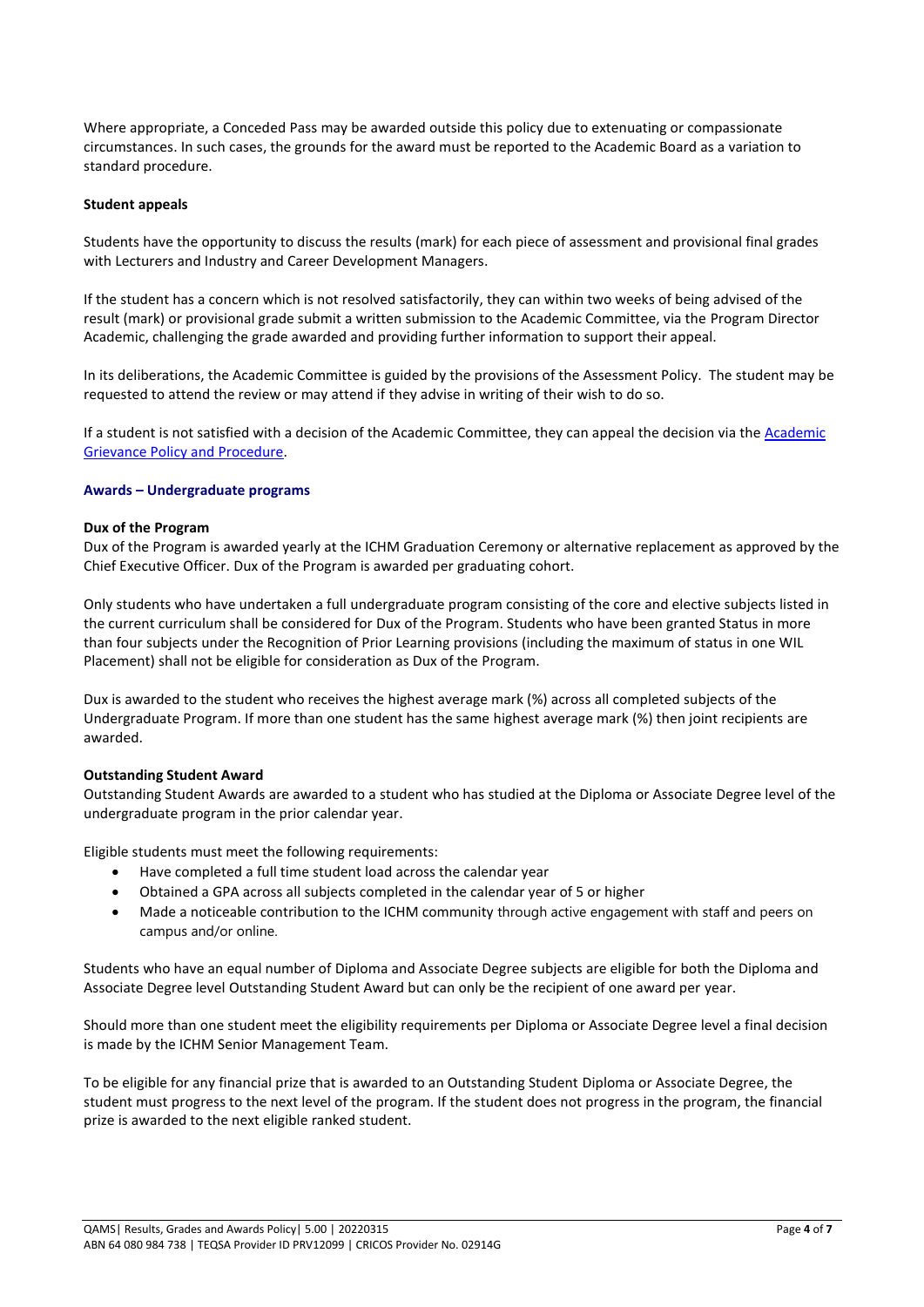## **Academic Achievement**

## Certificate of Merit:

Certificates of Merit are awarded to the top student of each subject in each study period (by mark (%)). If more than one student has the same top mark (%) in the study period, then these students are joint recipients of the Certificate of Merit for that subject.

## Certificate of Academic Achievement:

Certificate of Academic Achievement are awarded to students who studied a full study load in the study period and received a grade of Distinction or above in every subject studied in that study period.

## **Degree Medals - Bachelor of Business (Hospitality Management) only**

Bachelor of Business (Hospitality Management) medal:

This medal is presented to a student who has graduated from the program. The medal is provided to the student with their graduation documents.

## **Awards – Postgraduate programs**

## **Dux of the Masters Program**

Dux of the Masters Program is awarded yearly at the ICHM Graduation Ceremony or alternative replacement as approved by the ICHM Chief Executive Officer. Dux of the Program is awarded per graduating cohort.

Only students who have undertaken a full workload consisting of 4 Masters level subjects and Professional Practice and Research project is eligible for consideration for the Dux of the Masters Program.

Dux is awarded to the student who receives the top average mark (%) across the requisite subjects. If more than one student has the same top average mark (%) then joint recipients is awarded.

#### **Academic Achievement**

#### Certificate of Merit:

Certificates of Merit are awarded to the top student of each subject in each study period (by mark (%). If more than one student has the same top mark (%) in the subject, then these students are joint recipients of the Certificate of Merit for that subject.

# Certificate of Academic Achievement:

Certificate of Academic Achievement are awarded to students studied a full study load in the study period and received a grade of Distinction or above in every subject studied in that semester.

# **Masters Medals**

Master of International Hotel Management medal:

This medal is presented to a student who has graduated from the program. The medal is provided to the student with their graduation documents.

# **Exit qualifications**

During a program of study, a student may not be able to complete the full degree (parent qualification) for which they have enrolled. Where an ICHM qualification contains a nested exit qualification, and the student has met the academic requirements for this qualification, a student may be eligible to receive this exit award upon withdrawal from the parent qualification.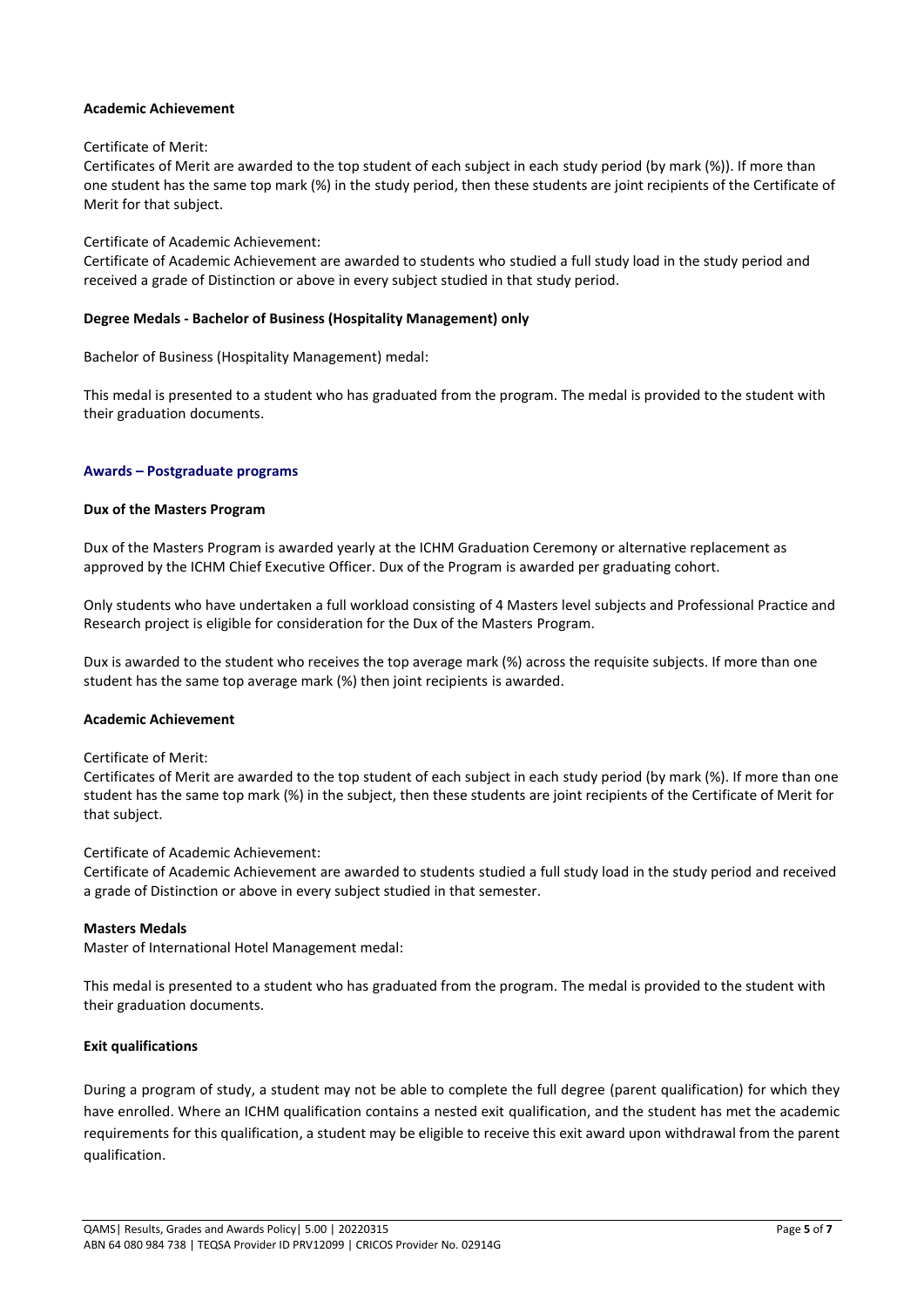Where a student seeks to withdraw from a parent qualification, the *Withdrawal and Deferral Policy* is followed. The Program Director Academic (or delegated Program Coordinator), on receipt of the withdrawal application, assesses the student's eligibility for an exit award. If the student is found to be provisionally eligible for this award, the Program Director Academic (or delegated Program Coordinator) advises the student. The student may accept or reject the offer of the exit award. Where a student accepts the offer of the exit award, the Program Director Academic (or delegated Program Coordinator) advisesthe Administration Team and the student's record is updated. In accordance with the *Issue of Awarding, Qualification and graduation* policy, the Program Director Academic (or delegated Program Coordinator) provides the students details to the Academic Committee for approval. The Program Director Academic (or delegated Program Coordinator) then presents students eligibility for conferral of the exit award at the next Academic Board meeting.

Exit qualifications are not available to students who have had their enrolment terminated as a result of student misconduct.

# **6 RESPONSIBILITIES AND AUTHORITIES**

The Academic Board must approve any change to this Results, Grades and Awards policy.

#### **7 REVIEW**

The Program Director Academic is responsible for the review of this policy on a three (3) yearly basis or as and when there are any legislative or business changes.

#### **8 ACKNOWLEDGEMENT (if applicable)**

Not applicable.

#### **9 APPROVAL**

| <b>Results, Grades and Awards</b> |                           |  |  |  |
|-----------------------------------|---------------------------|--|--|--|
| <b>Policy Owner</b>               | Program Director Academic |  |  |  |
| <b>Version Number</b>             | 5.0                       |  |  |  |
| <b>Approval Authority</b>         | Academic Board            |  |  |  |
| <b>Approval Date</b>              | 15 March 2022             |  |  |  |
| <b>Next Review Date</b>           | <b>March 2025</b>         |  |  |  |